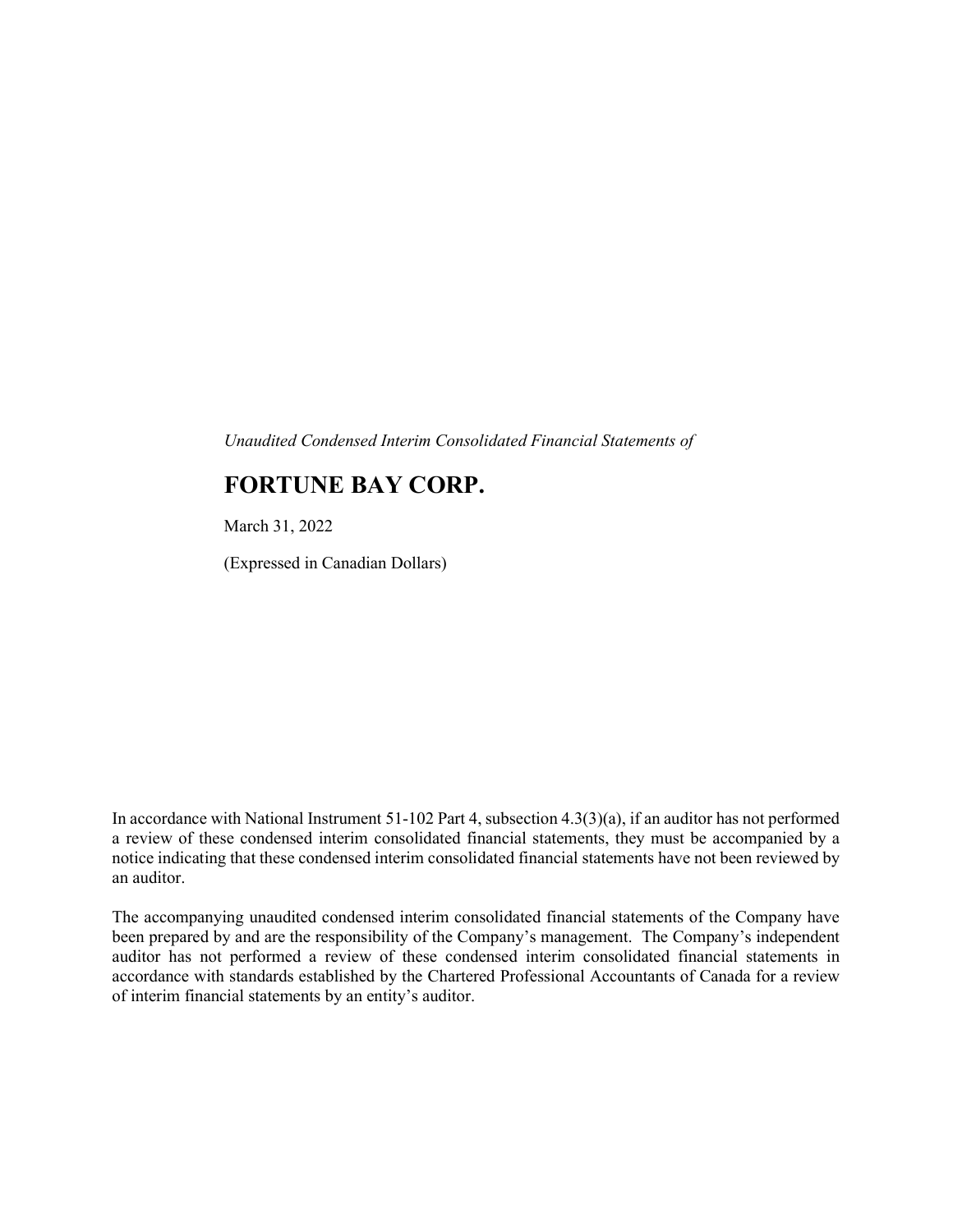# FORTUNE BAY CORP. Unaudited Interim Consolidated Statements of Financial Position

| Expressed in Canadian dollars                     | March 31,<br>2022 | December 31,<br>2021 |
|---------------------------------------------------|-------------------|----------------------|
|                                                   |                   |                      |
| <b>Assets</b>                                     |                   |                      |
| Current assets                                    |                   |                      |
| Cash and cash equivalents                         | \$5,071,135       | \$6,512,470          |
| Accounts receivable (Note 3)                      | 112,485           | 76,582               |
| Prepaid expenses                                  | 72,999            | 69,098               |
|                                                   | 5,256,619         | 6,658,150            |
| Reclamation deposit                               | 38,425            | 38,425               |
| Property and equipment (Note 4)                   | 259,455           | 123,098              |
| Exploration and evaluation assets (Note 5)        | 19,282,325        | 17,984,870           |
| <b>Total assets</b>                               | \$24,836,824      | \$24,804,543         |
| <b>Liabilities</b>                                |                   |                      |
| <b>Current</b> liabilities                        |                   |                      |
| Accounts payable and accrued liabilities (Note 6) | \$497,239         | \$207,134            |
| Flow-through premium liability (Note 9)           | 307,874           | 447,510              |
|                                                   | 805,113           | 654,644              |
| Deferred income tax liability (Note 9)            | 393,035           | 397,323              |
|                                                   | 1,198,148         | 1,051,967            |
| <b>Equity</b>                                     |                   |                      |
| Shareholders' equity                              | 23,638,676        | 23,752,576           |
| <b>Total liabilities and equity</b>               | \$24,836,824      | \$24,804,543         |

Nature of operations and going concern (Note 1) Commitments and contingencies (Note 14)

The accompanying notes are an integral part of these unaudited condensed interim consolidated financial statements.

Approved on behalf of the Board of Directors on May 27, 2022

| "Wade Dawe" | "Melinda Lee" |
|-------------|---------------|
| Director    | Director      |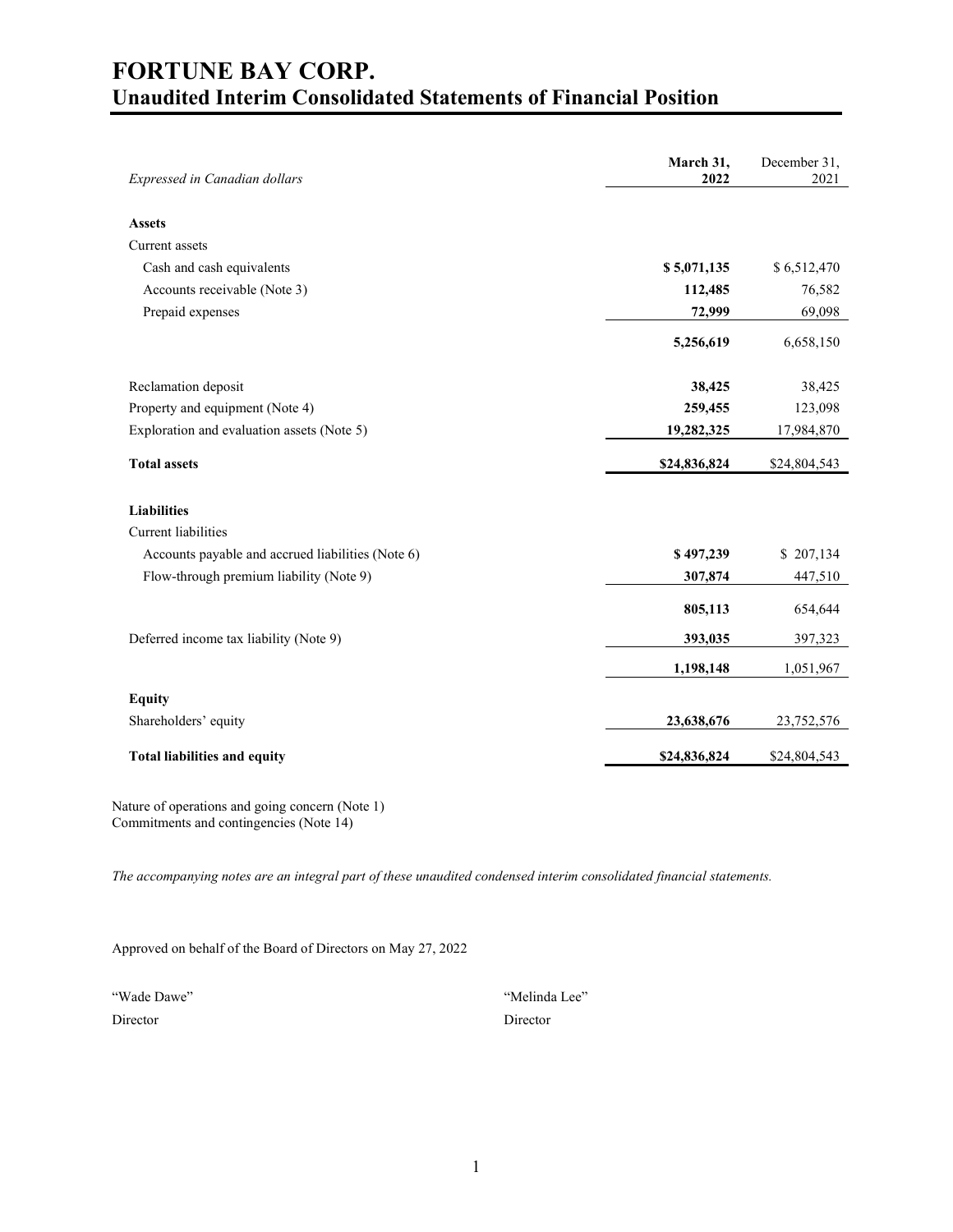# FORTUNE BAY CORP. Unaudited Interim Consolidated Statements of Loss and Comprehensive Loss

Expressed in Canadian dollars

|                                                      | Three-month<br>period ended<br>March 31,<br>2022 | Three-month<br>period ended<br>March 31,<br>2021 |
|------------------------------------------------------|--------------------------------------------------|--------------------------------------------------|
| <b>Operating expenses</b>                            |                                                  |                                                  |
| Office, travel and general                           | \$35,498                                         | \$31,111                                         |
| Depreciation                                         | 1,077                                            | 1,351                                            |
| Finance fees and interest                            |                                                  | 5,717                                            |
| Professional and consulting fees                     | 37,939                                           | 73,162                                           |
| Salaries and benefits                                | 105,877                                          | 127,448                                          |
| Contract services                                    | 3,000                                            | 3,000                                            |
| Securities and regulatory                            | 19,630                                           | 19,264                                           |
| Marketing and investor relations                     | 46,930                                           | 88,516                                           |
| Property investigation costs (Note 5)                | 6,100                                            |                                                  |
| Share-based compensation                             | 143,724                                          | 76,898                                           |
| Foreign exchange loss                                | 1,773                                            | 4,175                                            |
|                                                      | (401, 548)                                       | (430, 642)                                       |
| Other income                                         |                                                  |                                                  |
| Interest                                             |                                                  | 22                                               |
| Net loss before income tax                           | (401,548)                                        | (430,620)                                        |
| Deferred income tax recovery (Note 9)                | 143,924                                          | 28,377                                           |
| Net loss and comprehensive loss for the period       | \$(257,624)                                      | \$(402,243)                                      |
|                                                      |                                                  |                                                  |
| Loss per share - basic and diluted                   | \$0.01                                           | \$<br>0.01                                       |
| Weighted-average number of common shares outstanding | 41,913,769                                       | 31,932,069                                       |

The accompanying notes are an integral part of these unaudited condensed interim consolidated financial statements.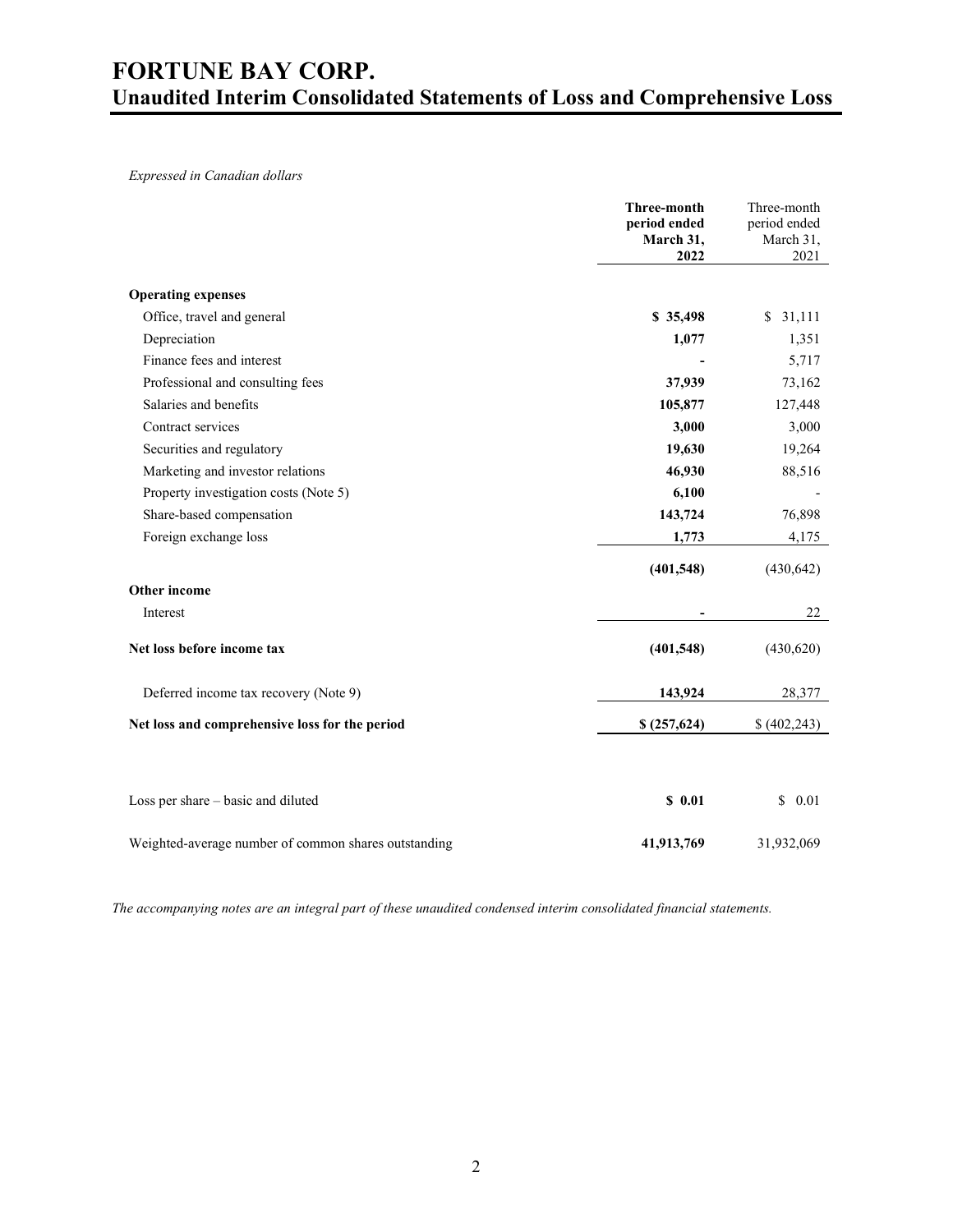# FORTUNE BAY CORP. Unaudited Interim Consolidated Statements of Changes in Equity

| Expressed in Canadian dollars                  | Number of<br><b>Common Shares</b> | <b>Common Shares</b><br>S | Warrants   | Contributed<br><b>Surplus</b> | Retained<br><b>Earnings (Deficit)</b> | <b>Total</b><br><b>Shareholders' Equity</b> |
|------------------------------------------------|-----------------------------------|---------------------------|------------|-------------------------------|---------------------------------------|---------------------------------------------|
| Balance, January 1, 2021                       | 30,816,708                        | 7,584,975                 | 1,211,508  | 536,041                       | 8,663,448                             | 17,995,972                                  |
| Net loss and comprehensive loss for the period |                                   |                           |            |                               | (402, 243)                            | (402, 243)                                  |
| Warrants exercised (Note 8)                    | 2,059,063                         | 1,395,558                 | (194, 433) | $\overline{\phantom{a}}$      |                                       | 1,201,125                                   |
| Warrants expired (Note 8)                      | $\overline{\phantom{a}}$          |                           | (4,386)    | 4,386                         |                                       |                                             |
| Share-based compensation expense               | $\overline{\phantom{0}}$          |                           |            | 76,898                        |                                       | 76,898                                      |
| Balance, March 31, 2021                        | 32,875,771                        | 8,980,533                 | 1,012,689  | 617,325                       | 8,261,205                             | 18,871,752                                  |
| <b>Balance, January 1, 2022</b>                | 42,913,769                        | 14,417,508                | 1,716,325  | 783,054                       | 6,835,689                             | 23,752,576                                  |
| Net loss and comprehensive loss for the period |                                   |                           |            |                               | (257, 624)                            | (257, 624)                                  |
| Share-based compensation expense               | $\blacksquare$                    |                           |            | 143,724                       |                                       | 143,724                                     |
| Balance, March 31, 2022                        | 42,913,769                        | 14,417,508                | 1,716,325  | 926,778                       | 6,578,065                             | 23,638,676                                  |

The accompanying notes are an integral part of these unaudited condensed interim consolidated financial statements.

3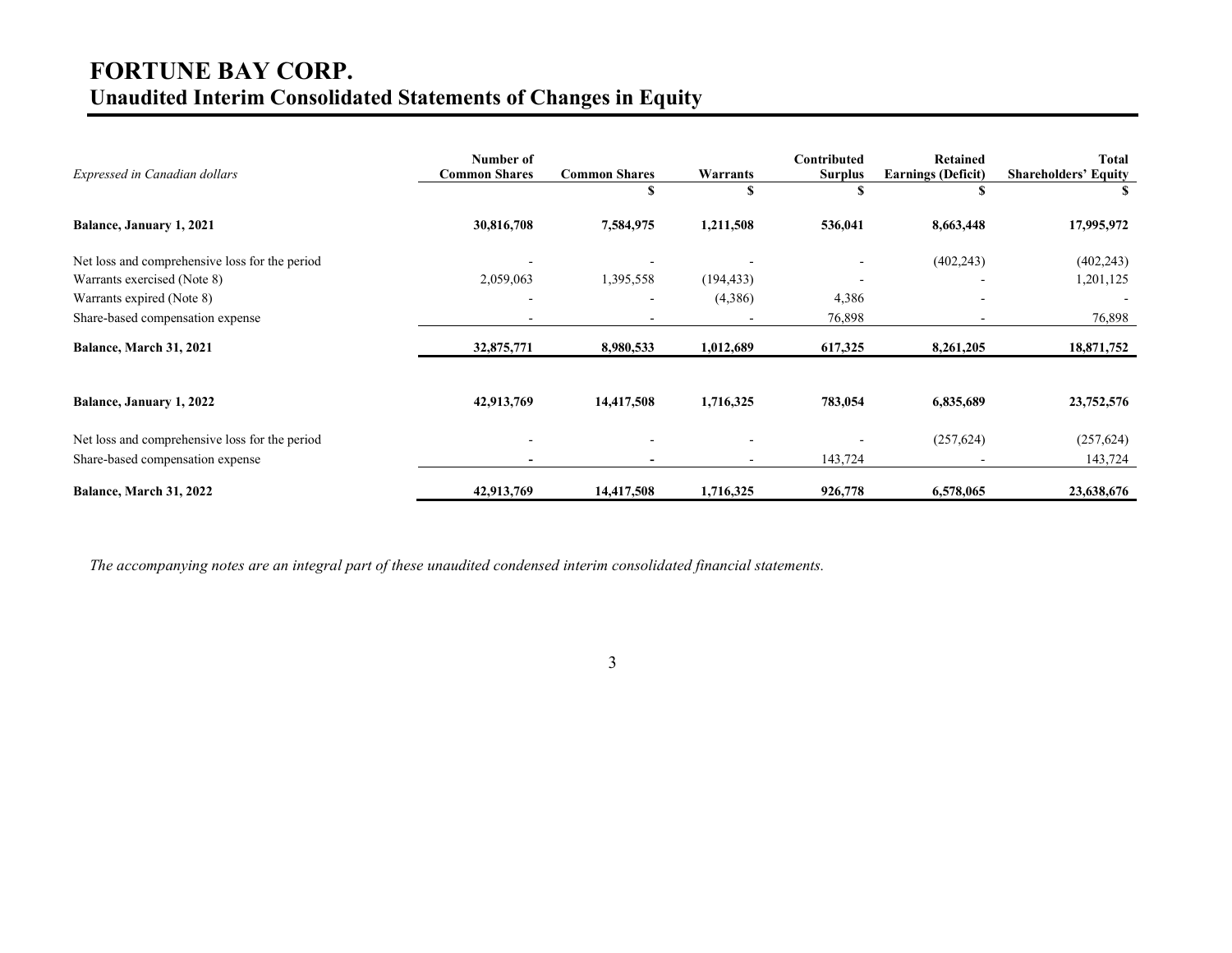# FORTUNE BAY CORP. Unaudited Interim Consolidated Statements of Changes in Cash Flows

| Expressed in Canadian dollars                                          | <b>Three-month</b><br>period ended<br>March 31,<br>2022 | Three-month<br>period ended<br>March 31,<br>2021 |
|------------------------------------------------------------------------|---------------------------------------------------------|--------------------------------------------------|
| <b>Operating activities</b>                                            |                                                         |                                                  |
| Net loss for the period                                                | \$(257,624)                                             | \$(402,243)                                      |
| Charges to loss not involving cash:                                    |                                                         |                                                  |
| Depreciation                                                           | 1,077                                                   | 1,351                                            |
| Share-based compensation                                               | 143,724                                                 | 76,898                                           |
| Deferred income tax recovery (Note 9)                                  | (143, 924)                                              | (28, 377)                                        |
| Finance fees and interest                                              |                                                         | 5,717                                            |
| Net change in non-cash working capital related to operations (Note 10) | (9, 565)                                                | (51,786)                                         |
| Net cash used in operating activities                                  | (266,312)                                               | (398, 440)                                       |
| <b>Financing activities</b>                                            |                                                         |                                                  |
| Proceeds received on exercise of warrants                              |                                                         | 1,201,125                                        |
| Net cash provided by financing activities                              |                                                         | 1,201,125                                        |
| <b>Investing activities</b>                                            |                                                         |                                                  |
| Additions to exploration and evaluation assets                         | (1,029,863)                                             | (155, 626)                                       |
| Purchases of property and equipment                                    | (145, 160)                                              | (2,123)                                          |
| Net cash used in investing activities                                  | (1, 175, 023)                                           | (157, 749)                                       |
|                                                                        |                                                         |                                                  |
| Net change in cash during the period                                   | (1,441,335)                                             | 644,936                                          |
| Cash, beginning of period                                              | 6,512,470                                               | 3,040,414                                        |
| Cash, end of period                                                    | \$5,071,135                                             | \$3,685,350                                      |

The accompanying notes are an integral part of these unaudited condensed interim consolidated financial statements.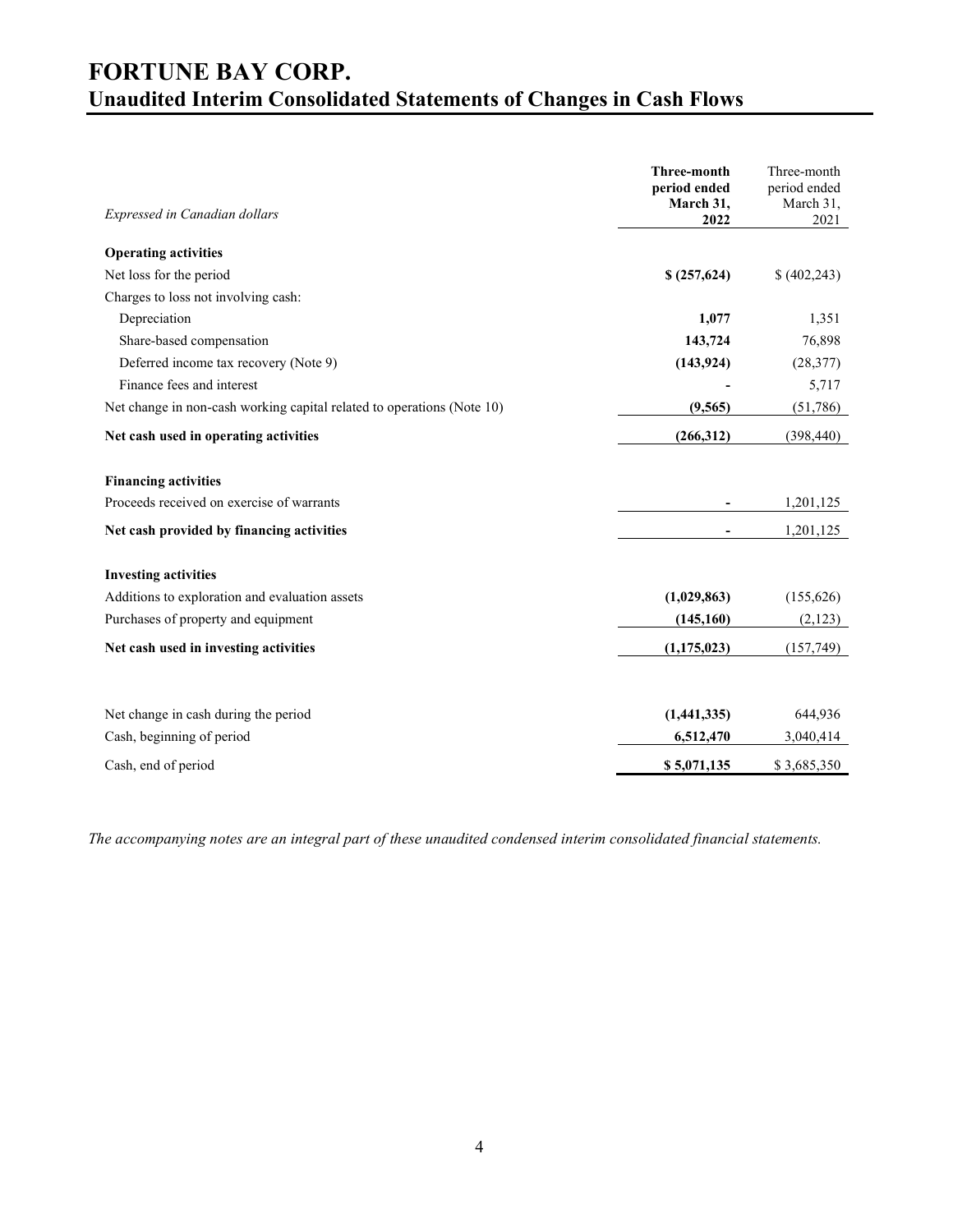# 1. NATURE OF OPERATIONS AND GOING CONCERN

#### Nature of operations

Fortune Bay Corp. (the "Company" or "Fortune Bay") was incorporated on February 4, 2016 as 9617337 Canada Limited under the laws of the Canada Business Corporations Act as part of a plan of arrangement with kneat.com, inc. which was completed on June 27, 2016. The Company commenced trading on the TSX Venture Exchange ("TSX-V") on July 4, 2016 under the symbol FOR.

The Company's principal activity is the acquisition, exploration and development of mineral interests. To date, the Company has not generated any revenues from operations and is considered to be in the exploration stage. The Company is incorporated and domiciled in Canada and its head office is located at 1969 Upper Water Street, Suite 2001, Halifax, Nova Scotia.

The Company is in the process of exploring and evaluating its mineral properties in Canada and Mexico. The recoverability of amounts spent for the acquisition, exploration and development of the mineral properties is dependent upon the discovery of economically recoverable reserves, the ability of the Company to obtain the necessary financing to complete the exploration and development of its properties and upon future profitable production or proceeds from disposition of the properties. The operations of the Company will require various licenses and permits from a number of governmental authorities which are or may be granted subject to various conditions and may be subject to renewal from time to time. There can be no assurance that the Company will be able to comply with such conditions and obtain or retain all necessary licenses and permits that may be required to carry out exploration, development and mining operations at its projects. Failure to comply with these conditions may render the licenses liable to forfeiture.

## Going concern

These unaudited condensed interim consolidated financial statements have been prepared on a going-concern basis, which assumes that the Company will be able to realize its assets and discharge its liabilities in the normal course of operations as they come due. For the three-month period ended March 31, 2022, the Company incurred a loss before income taxes of \$401,548 (year ended December 31, 2021 - \$1,827,759). The Company has no income or cash inflows from operations. In addition to its working capital requirements, the Company must secure sufficient funding to maintain legal title to its resource properties, to fund its exploration and development activities and to fund its general and administrative costs. Such circumstances lend significant doubt as to the ability of the Company to meet its obligations as they come due and, accordingly, the appropriateness of the use of accounting principles applicable to a going concern. Management is evaluating alternatives to secure additional financing so that the Company can continue to operate as a going concern. Nevertheless, there can be no assurance that these initiatives will be successful or sufficient.

The Company's ability to continue as a going concern is dependent upon its ability to fund its working capital and exploration requirements and eventually to generate positive cash flows, either from operations or sale of its properties. These unaudited condensed interim consolidated financial statements do not reflect the adjustments to the carrying value of assets and liabilities and the reported expenses and statement of financial position classifications that would be necessary were the going concern assumption inappropriate, and these adjustments could be material.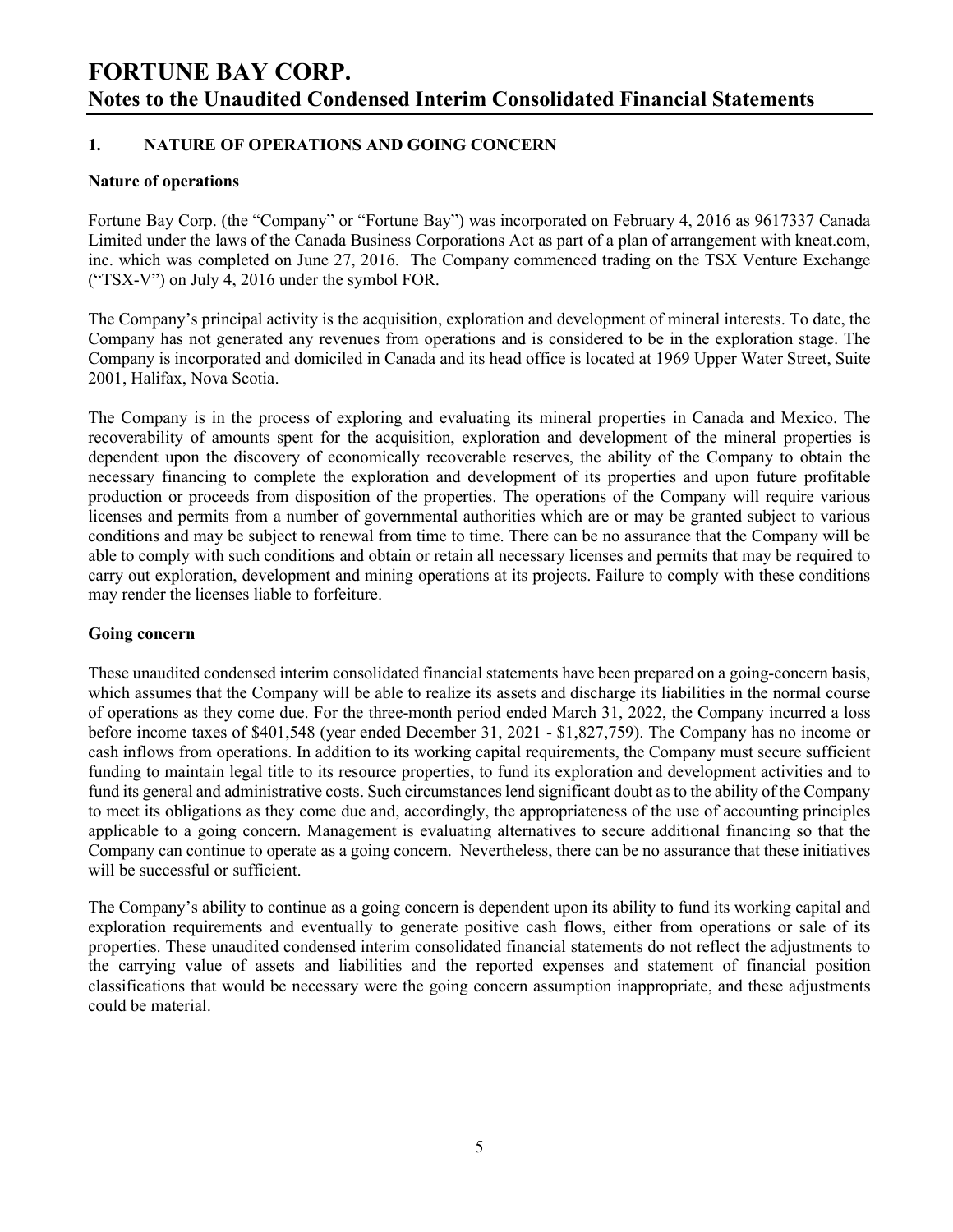## 2. SUMMARY OF SIGNIFICANT ACCOUNTING POLICIES

The accounting policies set out below have been applied consistently to all periods presented in these unaudited condensed interim consolidated financial statements, except as discussed below.

### a) Statement of Compliance and Basis of Consolidation

The unaudited condensed interim consolidated financial statements of the Company and all its subsidiaries have been prepared in accordance with International Financial Reporting Standards ("IFRS") as issued by the International Accounting Standards Board ("IASB").

These unaudited condensed interim consolidated financial statements have been prepared in accordance with International Accounting Standard 34, Interim Financial Reporting ("IAS 34"), as issued by the IASB. Accordingly, certain information normally included in annual financial statements prepared in accordance with IFRS, as issued by the IASB, has been omitted or condensed. The unaudited condensed interim consolidated financial statements should be read in conjunction with the audited consolidated financial statements of the Company for the year ended December 31, 2021.

The policies applied in these unaudited condensed interim consolidated financial statements are based on IFRS as of May 27, 2022, the date the Board of Directors approved the financial statements. Any subsequent changes to IFRS that are given effect in the Company's annual consolidated financial statements for the year ended December 31, 2022 could result in the restatement of these unaudited condensed interim consolidated financial statements.

These unaudited condensed interim consolidated financial statements include certain assets, liabilities and results of operations of the Company, including the following subsidiaries:

| Subsidiary                       | Principal Activity      | Country of Incorporation |
|----------------------------------|-------------------------|--------------------------|
| Brigus Gold ULC                  | Administrative services | Canada                   |
| 7153945 Canada Inc.              | Exploration             | Canada                   |
| Linear Gold Holdings Corp.       | Holding company         | Canada                   |
| Linear Gold Mexico, S.A. de C.V. | Exploration             | Mexico                   |
| Linear Gold Mineraçao Ltda.      | Exploration             | <b>Brazil</b>            |
| Servicios Ixhuatán, S.A. de C.V. | Exploration             | Mexico                   |
| 13096114 Canada Limited          | Holding company         | Canada                   |
| Range Minerals LLC               | Property investigation  | <b>United States</b>     |

The financial results of the subsidiaries above, which are controlled by Fortune Bay, are included in the consolidated financial statements from the date that control commences until the date whereby control ceases. Control exists when an investor has power over the investee, exposure, or rights, to variable returns from its involvement with the investee and the ability to use its power over the investee to affect the amount of the returns.

All subsidiaries have the same year end. All intercompany balances, revenue and expense transactions are eliminated upon consolidation.

These unaudited condensed interim consolidated financial statements have been prepared using the same policies and methods of computation as the annual consolidated financial statements of the Company for the year ended December 31, 2021. Refer to Note 2, Basis of Presentation and Summary of Significant Accounting Policies, and Note 4, New Accounting Standards, of the Company's annual consolidated financial statements for the year ended December 31, 2021 for information on the accounting policies.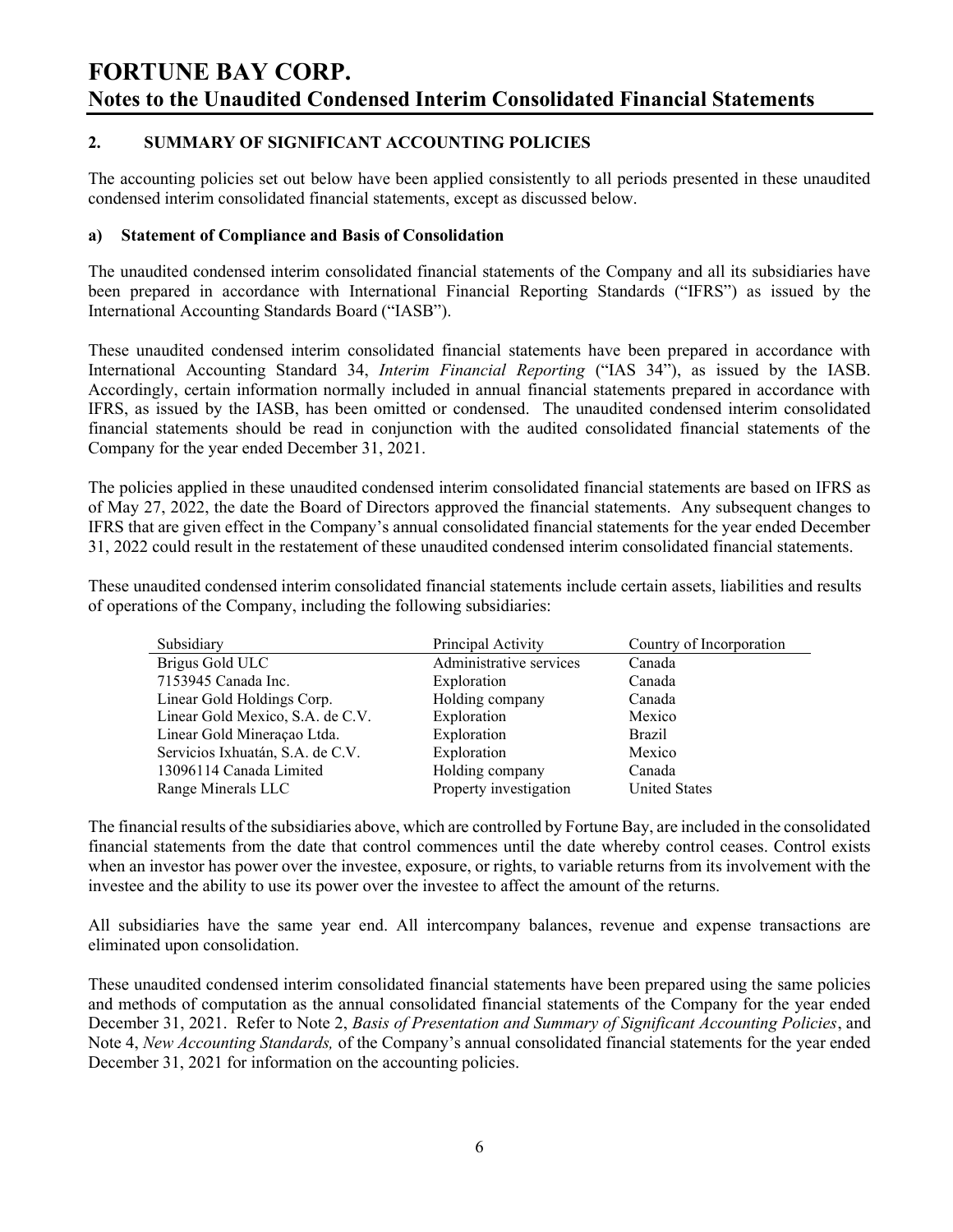# 3. ACCOUNTS RECEIVABLE

|           |           | March 31, December 31, |
|-----------|-----------|------------------------|
|           | 2022      | 2021                   |
| Sales tax | \$112,485 | \$76,582               |

# 4. PROPERTY AND EQUIPMENT

|                                 | Land and   | Computer and     | Field     |           |
|---------------------------------|------------|------------------|-----------|-----------|
| Cost                            | building   | office equipment | equipment | Total     |
|                                 |            |                  |           |           |
| As at January 1, 2021           | \$157,542  | \$57,023         | \$99,407  | \$313,972 |
| Additions                       |            | 2,917            | 86,954    | 89.871    |
| Write-down                      | (140, 309) |                  |           | (140,309) |
| As at December 31, 2021         | 17,233     | 59,940           | 186,361   | 263,534   |
| Additions                       | 100,606    | 4,517            | 40,037    | 145,160   |
| As at March 31, 2022            | \$117,839  | \$64,457         | \$226,398 | \$408,694 |
|                                 |            |                  |           |           |
|                                 | Land and   | Computer and     | Field     |           |
| <b>Accumulated depreciation</b> | building   | office equipment | equipment | Total     |
|                                 |            |                  |           |           |
| As at January 1, 2021           | \$         | \$39,728         | \$91,495  | \$131,223 |
| Depreciation                    |            | 5,799            | 3,414     | 9,213     |
| As at December 31, 2021         |            | 45,527           | 94,909    | 140,436   |
| Depreciation                    |            | 1,077            | 7,726     | 8,803     |
| As at March 31, 2022            | \$         | \$46,604         | \$102,635 | \$149,239 |
|                                 |            |                  |           |           |
|                                 | Land and   | Computer and     | Field     |           |
| <b>Carrying amount</b>          | building   | office equipment | equipment | Total     |
| Balance, December 31, 2021      | \$17,233   | \$14,413         | \$91,452  | \$123,098 |
|                                 |            |                  |           |           |
| Balance, March 31, 2022         | \$117,839  | \$17,853         | \$123,763 | \$259,455 |

# 5. EXPLORATION AND EVALUATION ASSETS

|                         | Goldfields   | Strike                   | Murmac    | Ixhuatán    | Total        |
|-------------------------|--------------|--------------------------|-----------|-------------|--------------|
| As at January 1, 2021   | \$12,748,562 | $\overline{\phantom{a}}$ | 23,660    | \$2,906,057 | \$15,654,619 |
| <b>Additions</b>        | 2,158,486    | 27,203                   |           | 120,902     | 2,330,251    |
| As at December 31, 2021 | \$14,907,048 | \$27,203                 | \$23,660  | \$3,026,959 | \$17,984,870 |
| <b>Additions</b>        | 751.190      | 264,642                  | 224,955   | 56,668      | 1,297,455    |
| As at March 31, 2022    | \$15,658,238 | \$291,845                | \$248,615 | \$3,083,627 | \$19,282,325 |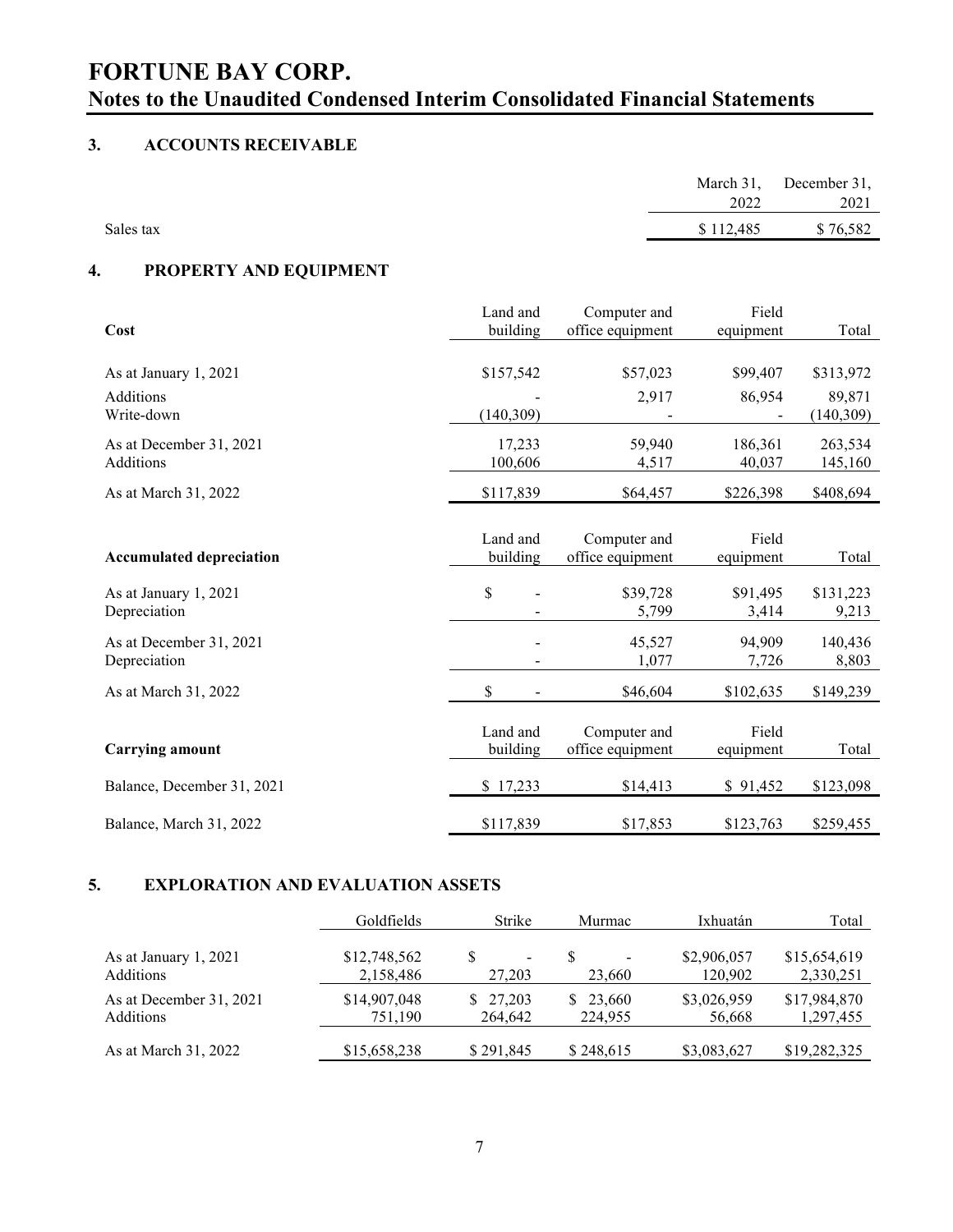## Goldfields

As at March 31, 2022, the Company holds a 100% interest in the Goldfields property located near Uranium City, Saskatchewan, which includes the Box Deposit, the Athona Deposit and several exploration targets.

#### Strike

During the year ended December 31, 2021, the Company announced the acquisition of the Strike Uranium Project (the "Strike Project") through claim staking. The Strike Project is located west of the Goldfields property.

#### Murmac

During the year ended December 31, 2021, the Company announced the acquisition of the Murmac Uranium Project (the "Murmac Project"), located in northern Saskatchewan.

### Ixhuatán

As at March 31, 2022, the Company has a 100% interest in the Ixhuatán Project, which is located in the state of Chiapas, Mexico.

### **Other**

The Company has a 2% net smelter royalty ("NSR") over future production from the Huizopa Project, located in Chihuahua, Mexico. The Company also has the right to a production bonus of US\$4.0 million payable over two years from the date commercial production commences at Huizopa, as well as the right to 20% of the proceeds of disposal of Huizopa if it is disposed of prior to reaching commercial production. All consideration is contingent on the future development of the property. The Company considers the fair value of this consideration to be \$nil.

The Company also holds a NSR on exploration properties in the Dominican Republic: the Ampliación Pueblo Viejo, Ponton and La Cueva properties. These properties were sold by the Company to an unrelated third party in 2014. The NSR is equal to 1.0% when the price of gold is less than US\$1,000 per ounce, 1.5% when the price of gold is between US\$1,000 and USD\$1,400 per ounce, and 2% when the price of gold is above US\$1,400 per ounce. The Company has assigned a value of \$nil to the NSR.

In connection with the sale of these properties in the Dominican Republic, the Company also received a promissory note equal to the greater of \$5.0 million or 1 million common shares of the purchaser. The promissory note is subject to the completion of a National Instrument ("NI") 43-101 compliant measured and indicated resource estimate on these concessions of a minimum of one million ounces of gold equivalent (at an average grade of 2.5 grams per tonne ("gpt") or higher for Ampliación Pueblo Viejo and 1.5 gpt or higher for Ponton and La Cueva) or actual gold production from these concessions plus a NI 43-101 compliant measured and indicated resource estimate on these concessions (at an average grade of 2.5 gpt gold equivalent for APV and 1.5 gpt gold equivalent or higher for Ponton and La Cueva) exceeding one million ounces of gold equivalent. The Company has assigned a value of \$nil to the promissory note.

## Property Investigation Costs

Certain costs related to property investigation are expensed as incurred when the Company does not yet have the right to explore the related property. These costs are included in the statement of loss and comprehensive loss as property investigation costs.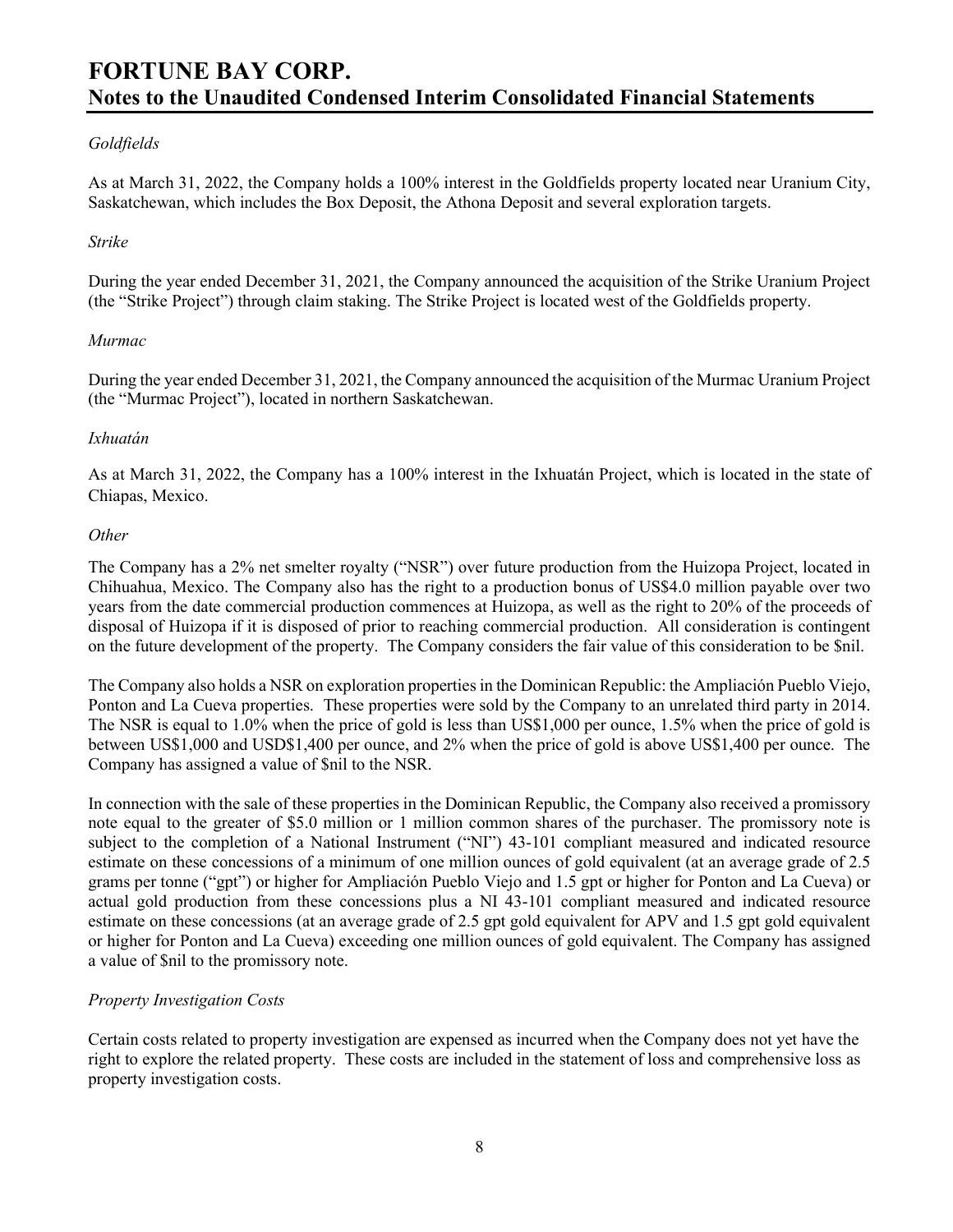### 6. ACCOUNTS PAYABLE AND ACCRUED LIABILITIES

|                                                                                                               | March 31,<br>2022   | December 31,<br>2021 |
|---------------------------------------------------------------------------------------------------------------|---------------------|----------------------|
| Trade accounts payable and accrued liabilities<br>Amounts payable to related parties, including director fees | \$454,410<br>42,829 | \$170,447<br>36,687  |
|                                                                                                               | \$497,239           | \$207,134            |

### 7. LOAN PAYABLE

During the year ended December 31, 2019, the Company entered into a loan agreement with a related company that is co-owned by a director and officer of the Company. The loan was for up to \$350,000, had an annual interest rate of 12% on the drawn balance of the loan and had a 4% lender fee which was deducted as amounts were drawn from the loan. The loan was repayable in full, including all interest and lender fees, on demand. During the year ended December 31, 2020, the Company signed an amendment to the loan payable, increasing the total amount of borrowing available to \$400,000. All other terms remained unchanged. During the year ended December 31, 2021, the Company accrued interest on the loan of \$21,917. The loan was repaid in full during the year ended December 31, 2021, including the outstanding balance due of \$190,580, which included lender fees of \$7,330 and accrued interest payable of \$37,889. As at March 31, 2022 and December 31, 2021, there are no balances owing.

### 8. SHARE CAPITAL

#### a) Common Shares

Authorized share capital of the Company consists of an unlimited number of fully paid common shares without par value.

|                                                   | Number of shares | Amount       |
|---------------------------------------------------|------------------|--------------|
| Outstanding, January 1, 2021                      | 30,816,708       | \$7,584,975  |
| Shares issued pursuant to private placement       | 4,669,231        | 2,486,506    |
| Flow-through shares issued                        | 4,972,338        | 3,828,700    |
| Warrants exercised                                | 2,130,492        | 1,440,809    |
| Options exercised                                 | 325,000          | 227,500      |
| Less: Flow-through share premium                  |                  | (447,510)    |
| Less: Share issuance costs                        |                  | (703, 472)   |
| Outstanding, December 31, 2021 and March 31, 2022 | 42,913,769       | \$14,417,508 |

#### Unit and flow-through financing – December 2, 2021

On December 2, 2021, the Company completed a private placement financing for aggregate gross proceeds of \$6,863,700 through the issuance of 4,669,231 units and 4,972,338 flow-through shares.

The Company issued 4,669,231 units at an issue price of \$0.65 per unit, with each unit comprised of one common share and one-half common share purchase warrant. Each whole warrant is exercisable into one common share of the Company at an exercise price of \$0.85 per share for a period of two years. The value allocated to the common shares issued through the unit financing was \$2,486,506, and the value allocated to the common share purchase warrants was \$548,494. An officer of the Company subscribed for 30,770 units pursuant to the financing.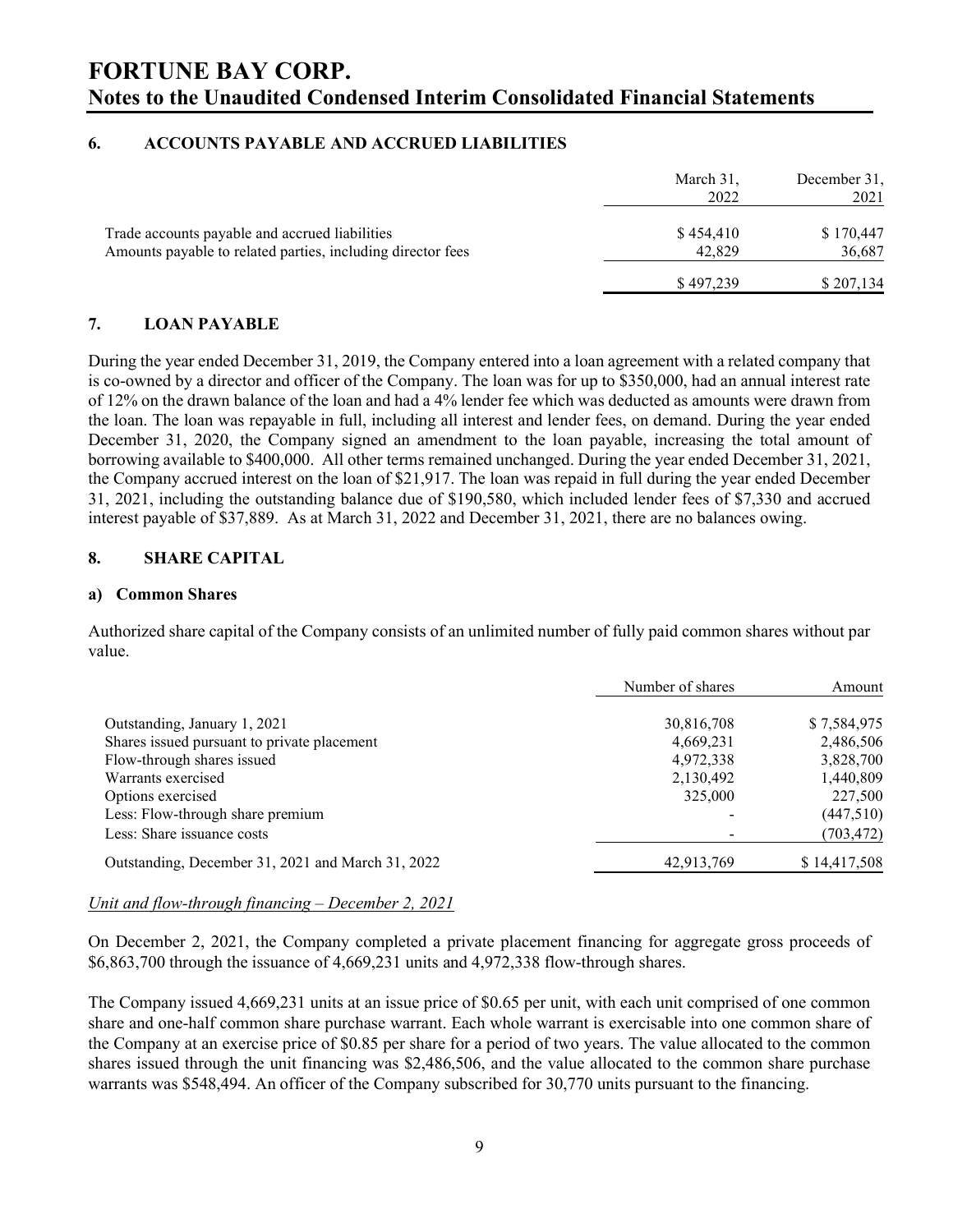The Company issued 4,972,338 flow-through common shares at an issue price of \$0.77 per flow-through share. As a result of the issuance of flow-through shares as part of this financing, the Company also recorded a flow-through premium liability of \$447,510. A director of the Company subscribed for 32,468 flow-through shares pursuant to the financing.

Total costs associated with the private placement, consisting of broker warrants, professional and regulatory fees, as well as cash finder's fees, were \$764,570. The Company allocated \$703,472 to the costs of issuing the common shares and \$61,098 to the costs of issuing the warrants. All securities issued pursuant to the private placement were subject to a four-month hold period in accordance with Canadian securities legislation.

Pursuant to the private placement, finder's fees were paid to Numus Capital Corp., a company partially owned by an officer and director of the Company, as well as to an unrelated company. The finder's fee to Numus Capital Corp. consisted of cash of \$43,750 and 65,210 common share purchase warrants. 53,846 warrants are exercisable into 53,846 common shares of the Company at an exercise price of \$0.65 per share for a period of two years, and 11,364 warrants are exercisable into 11,364 common shares of the Company at an exercise price of \$0.77 per share for a period of two years. The warrants issued to Numus Capital Corp. were valued at \$22,482.

The finder's fee to the unrelated company consisted of cash of \$436,709 and 609,700 common share purchase warrants. 273,000 warrants are exercisable into 273,000 common shares of the Company at an exercise price of \$0.65 per share for a period of two years, and 336,700 warrants are exercisable into 336,700 common shares of the Company at an exercise price of \$0.77 per share for a period of two years. The warrants issued to the unrelated company were valued at \$203,294.

#### Warrants exercised

During year ended December 31, 2021, the Company received proceeds of \$1,236,840 from the exercise of 2,130,492 warrants at a weighted-average exercise price of \$0.58 per share. The weighted-average share price on the dates the warrants were exercised was \$1.07. No warrants were exercised during the period ended March 31, 2022.

## Options exercised

During the year ended December 31, 2021, the Company received proceeds of \$130,000 from the exercise of 325,000 stock options at an exercise price of \$0.40 per share. The share price on the date the stock options were exercised was \$0.75. No stock options were exercised during the period ended March 31, 2022.

#### b) Warrants

|                                                   | Number of warrants | Amount      |  |
|---------------------------------------------------|--------------------|-------------|--|
| Outstanding, January 1, 2021                      | 7,347,667          | \$1,211,508 |  |
| Warrants issued pursuant to private placements    | 2,334,616          | 548,494     |  |
| Warrants issued as finder's fee                   | 674.910            | 225,776     |  |
| Less: Warrant issue costs                         |                    | (61,098)    |  |
| Warrants exercised                                | (2,130,492)        | (203,969)   |  |
| Warrants expired                                  | (175,000)          | (4,386)     |  |
| Outstanding, December 31, 2021 and March 31, 2022 | 8,051,701          | \$1,716,325 |  |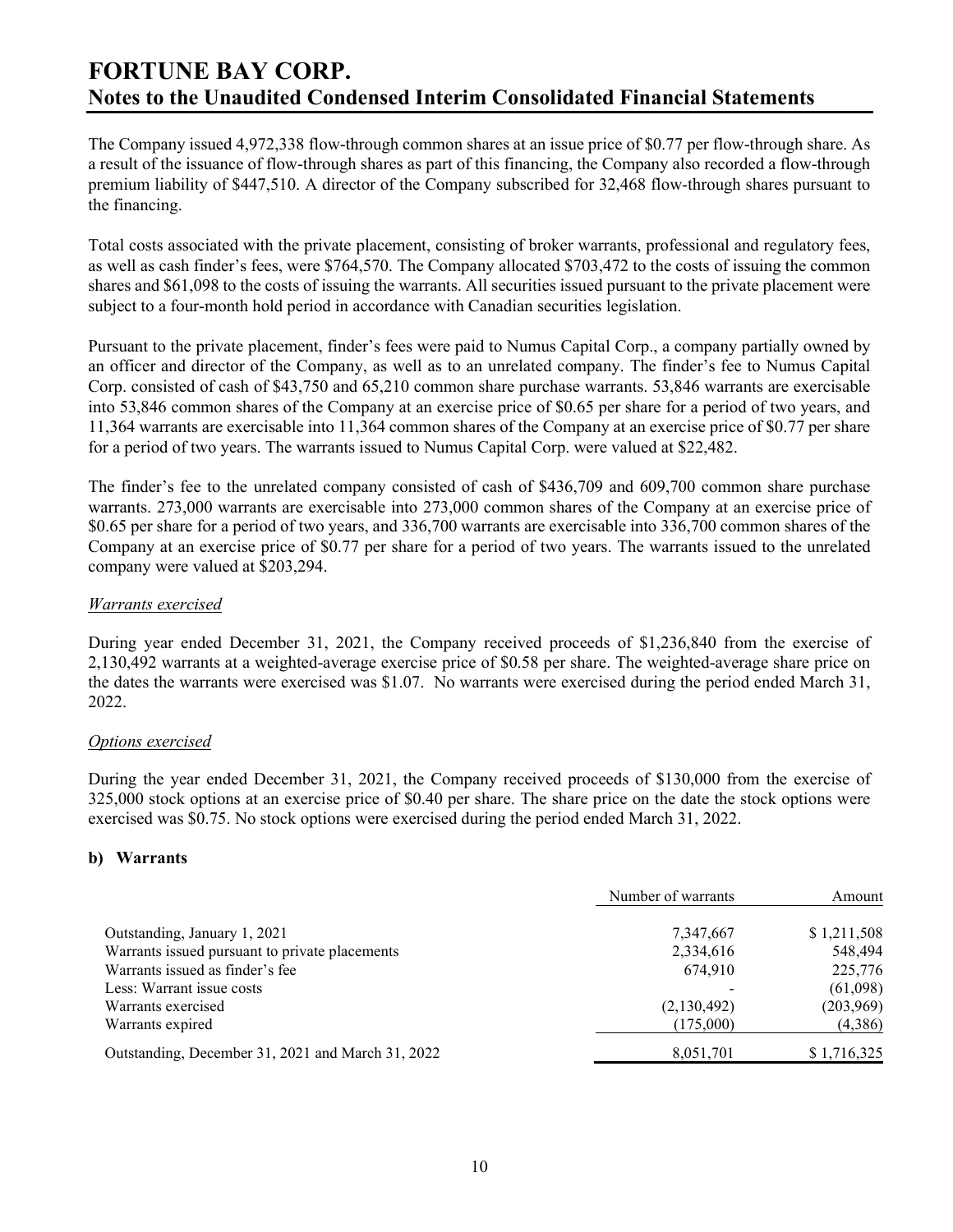The Company issued 2,334,616 warrants pursuant to the private placement completed on December 2, 2021 that are exercisable at \$0.85 and expire on December 2, 2023. 674,910 warrants were issued as finder's fees for the private placement. 326,846 of the finder's warrants are valued at \$114,396, are exercisable at \$0.65 and expire on December 2, 2023. 348,064 of the finder's warrants are valued at \$111,380, are exercisable at \$0.77 and expire on December 2, 2023.

The fair value of the warrants issued has been estimated at the grant date using the Black-Scholes option pricing model. No warrants were issued during the three-month period ended March 31, 2022. The weighted-average assumptions used in the pricing model for the warrants issued during the year ended December 31, 2021 are as follows:

| Risk-free interest rate     | $0.93\%$    |
|-----------------------------|-------------|
| Expected life               | $2.0$ years |
| Expected volatility         | 94%         |
| Expected dividend per share | nil         |
| Weighted-average fair value | \$0.31      |

The grant date net fair value of the warrants exercised during the year ended December 31, 2021 was \$203,969, and the weighted-average share price on the date the warrants were exercised was \$1.07. 175,000 warrants with an exercise price of \$0.60 expired unexercised during the year ended December 31, 2021.

As at March 31, 2022, the Company had the following warrants outstanding:

| Number of warrants | Exercise price | Expiry date       |
|--------------------|----------------|-------------------|
|                    |                |                   |
| 4,321,428          | \$0.50         | May 7, 2023       |
| 720,747            | \$1.60         | December 21, 2022 |
| 2,334,616          | \$0.85         | December 2, 2023  |
| 326,846            | \$0.65         | December 2, 2023  |
| 348,064            | \$0.77         | December 2, 2023  |

#### c) Share-Based Compensation

The Company has adopted a share-based compensation plan, providing the Board of Directors with the discretion to issue an equivalent number of stock options of up to 10% of the issued and outstanding share capital of the Company. Stock options are granted with an exercise price of not less than the closing share price the date preceding the date of grant.

The estimated fair value of options recognized has been estimated at the grant date using the Black-Scholes option pricing model. Option pricing models require the input of highly subjective assumptions, including the expected volatility. Changes in the assumptions can materially affect the fair value estimate and, therefore, the existing models do not necessarily provide a reliable estimate of the fair value of the Company's stock options. For options that vest based on non-market performance criteria, an estimate is made on the grant date and each reporting date as to the number of options that are expected to vest based on performance criteria being satisfied. Changes in the estimates can materially affect the share-based compensation expense recognized in the statement of loss.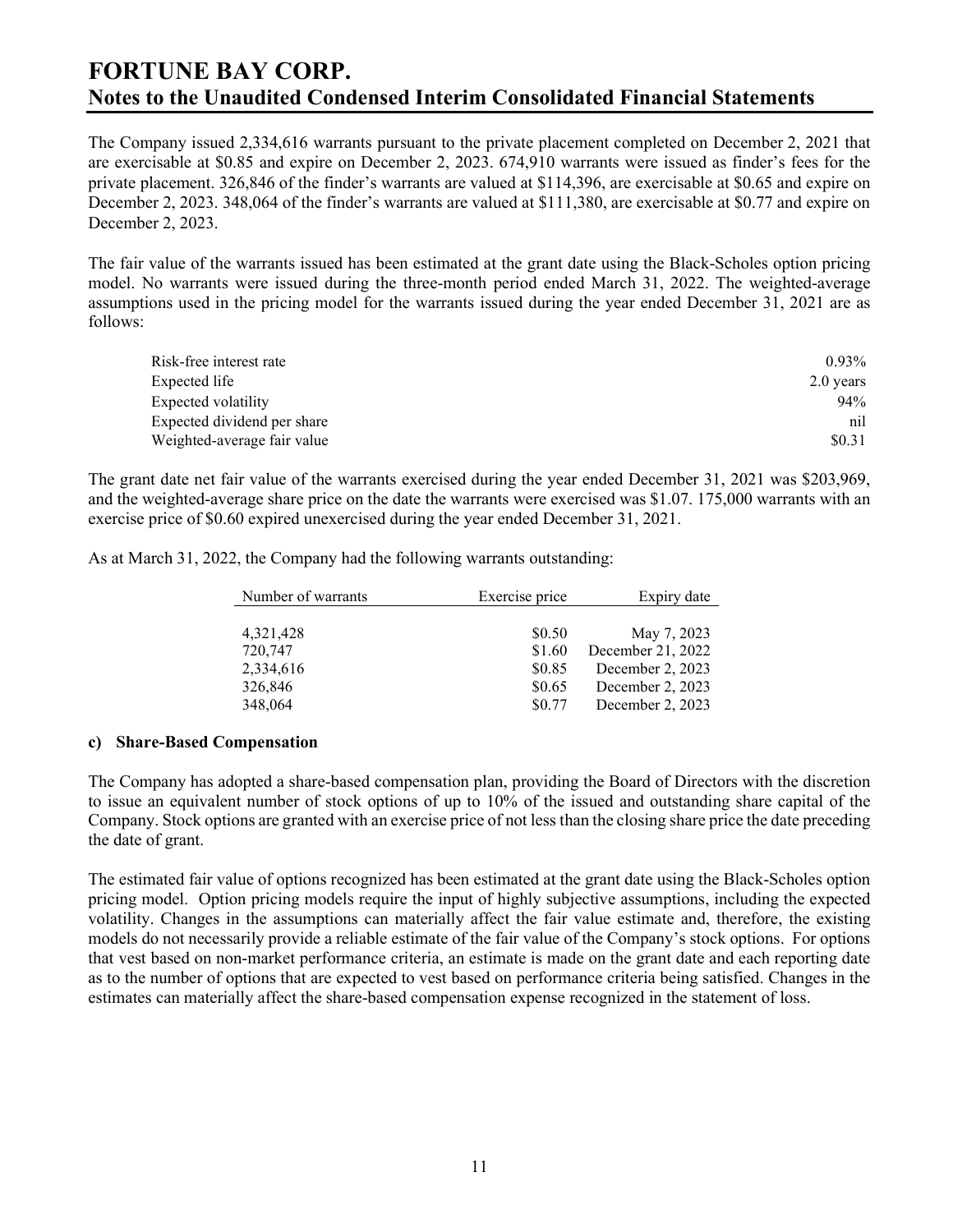The following table reconciles the stock option activity during the three-month period ended March 31, 2022 and the year ended December 31, 2021:

|                                                                         | Number<br>of options                             | Weighted-average<br>exercise price |
|-------------------------------------------------------------------------|--------------------------------------------------|------------------------------------|
| Balance, January 1, 2021<br>Granted<br>Exercised<br>Forfeited / Expired | 1,955,000<br>1,640,000<br>(325,000)<br>(925,000) | \$<br>0.50<br>0.86<br>0.40<br>0.61 |
| Balance, December 31, 2021<br>Forfeited                                 | 2,345,000<br>(20,000)                            | 0.72<br>S<br>0.70                  |
| Balance, March 31, 2022                                                 | 2,325,000                                        | 0.72<br>۰D                         |

The Company granted 1,640,000 stock options to directors, officers, employees, and consultants during the year ended December 31, 2021. 250,000 of the options granted are exercisable at an exercise price of \$1.16, vest over a period of one year from the grant date and expire on January 7, 2026. 350,000 of the options granted are exercisable at an exercise price of \$1.10, vest over three years from the grant date and expire on March 4, 2026. 1,040,000 of the options granted are exercisable at an exercise price of \$0.70, vest over three years from the grant date and expire on December 17, 2026.

During the year ended December 31, 2021, 325,000 stock options were exercised at an exercise price of \$0.40 per share for gross proceeds of \$130,000. The share price on the date the stock options were exercised was \$0.75.

During the three-month period ended March 31, 2022, 20,000 options with an exercise price of \$0.70 were forfeited. During the year ended December 31, 2021, 250,000 options with an exercise price of \$1.16 were forfeited and 675,000 options with an exercise price of \$0.40 expired unexercised.

The fair value of the stock options granted during the year ended December 31, 2021 have been estimated at the grant date using the Black-Scholes option pricing model. No options were granted during the three-month period ended March 31, 2022. The weighted-average assumptions used in the pricing model for the year ended December 31, 2021 are as follows:

| Risk-free interest rate     | $0.74\%$  |
|-----------------------------|-----------|
| Expected life               | 4.0 years |
| Expected volatility         | 86%       |
| Expected dividend per share | nil       |
| Weighted-average fair value | \$0.50    |

The following table summarizes information relating to outstanding and exercisable stock options as at March 31, 2022:

| Expiry date        | Weighted-average<br>remaining contractual<br>life (in years) | Number of<br>options<br>outstanding | Number of<br>options<br>exercisable | Weighted-average<br>exercise price |
|--------------------|--------------------------------------------------------------|-------------------------------------|-------------------------------------|------------------------------------|
|                    |                                                              |                                     |                                     |                                    |
| March 5, 2023      | 0.9                                                          | 175,000                             | 175,000                             | \$0.45                             |
| October 11, 2024   | 2.5                                                          | 250,000                             | 166,667                             | \$0.31                             |
| June 15, 2025      | 3.2                                                          | 500,000                             | 150,000                             | \$0.79                             |
| September 18, 2025 | 3.5                                                          | 30,000                              | 10,000                              | \$1.15                             |
| March 4, 2026      | 3.9                                                          | 350,000                             | 116,667                             | \$1.10                             |
| December 17, 2026  | 4.7                                                          | 1,020,000                           |                                     | \$0.70                             |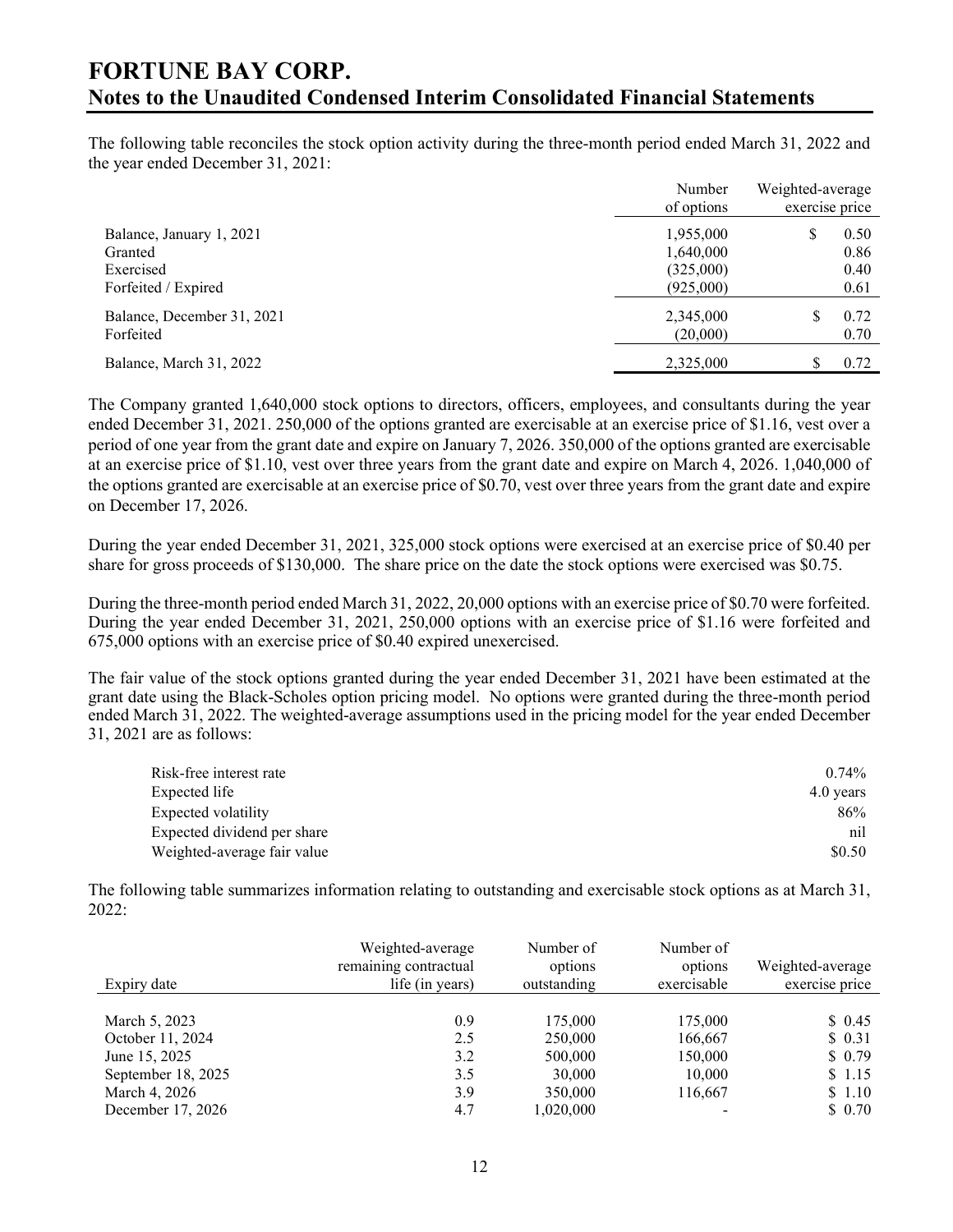For the three-month period ended March 31, 2022, the estimated value of options earned and recorded in the unaudited interim consolidated statement of loss was \$109,117 (three-month period ended March 31, 2021 - \$67,986). As at March 31, 2022, 1,966,377 options were available for granting under the Plan.

### d) Deferred Share Units

The maximum number of common shares which the Company is entitled to issue from treasury in connection with the redemption of deferred share units ("DSU") granted under the DSU plan is 500,000 common shares. As at March 31, 2022, 110,366 remain available for granting under the terms of the DSU plan (December 31, 2021 – 173,658).

DSU activity for the three-month period ended March 31, 2022 and the year ended December 31, 2021 is as follows:

|                                | Number of DSUs |
|--------------------------------|----------------|
| Outstanding, January 1, 2021   | 52,338         |
| Granted                        | 274,004        |
| Outstanding, December 31, 2021 | 326,342        |
| Granted                        | 63,292         |
| Outstanding, March 31, 2022    | 389,634        |

The value of the DSUs granted during the three-month period ended March 31, 2022 was \$50,000 (year ended December 31, 2021 - \$200,000), which will be expensed over the three-year vesting period of the DSUs. During the three-month period ended March 31, 2022, \$34,607 was expensed in the statement of loss and comprehensive loss (March 31, 2021 - \$8,912). As at March 31, 2022, 34,246 DSUs had vested (December 31, 2021 – 17,430).

#### 9. INCOME TAXES

#### a) Reconciliation of income tax expense (recovery)

The provision for income taxes reported differs from the amounts computed by applying the cumulative Canadian federal and provincial income tax rates to the net loss before tax provision due to the following:

|                                                                                                                                               | Three-month<br>period ended<br>March 31,<br>2022 | Three-month<br>period ended<br>March 31,<br>2021 |
|-----------------------------------------------------------------------------------------------------------------------------------------------|--------------------------------------------------|--------------------------------------------------|
| Loss before income taxes<br>Statutory rate                                                                                                    | \$ (401,548)<br>29%                              | \$(430,620)<br>29%                               |
| Tax recovery at statutory rate                                                                                                                | (116, 449)                                       | (124, 880)                                       |
| Pro-rata reduction of flow-through premium liability<br>Expense for losses and deductible temporary differences not recognized in current and | (139, 636)                                       | (87,070)                                         |
| prior years                                                                                                                                   | 83,393                                           | 162,812                                          |
| Permanent differences and other                                                                                                               | 28,768                                           | 20,761                                           |
| Income tax recovery                                                                                                                           | \$(143,924)                                      | (28, 377)                                        |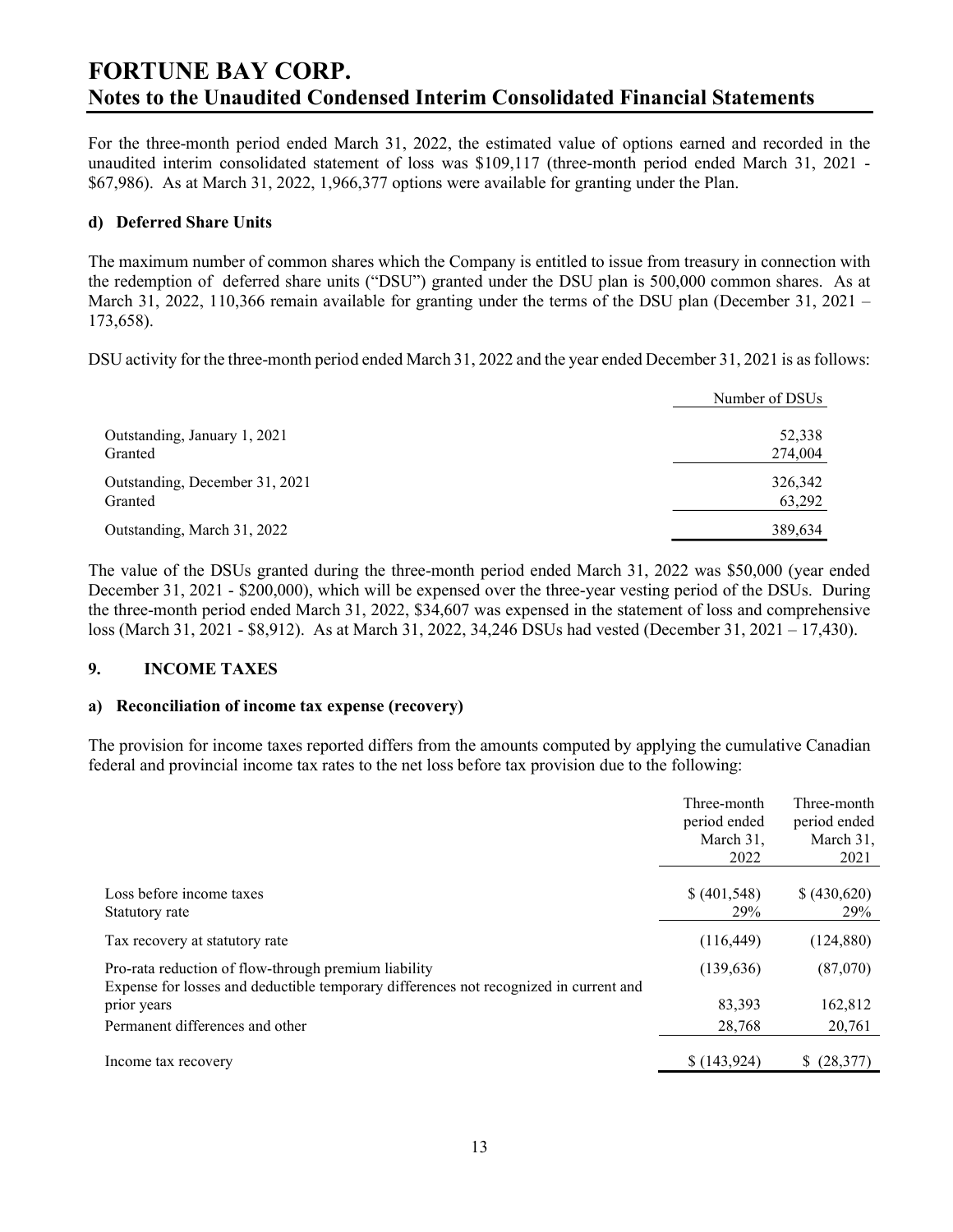#### b) Deferred income taxes

The tax effects of temporary differences that would give rise to the deferred tax assets and liabilities at March 31, 2022 and December 31, 2021 are as follows:

|                                                             | March 31,<br>2022 | December 31,<br>2021 |
|-------------------------------------------------------------|-------------------|----------------------|
| Deferred tax assets<br>Net operating losses carried forward | \$364,455         | \$327,771            |
| Deferred tax liabilities<br>Exploration and development     | 757,490           | 725,094              |
| Net deferred tax liability                                  | \$393,035         | \$397,323            |

At March 31, 2022, the Company recognized a net deferred tax liability of \$393,035 (December 31, 2021 - \$397,323) related to the difference between the book value and the tax value of the Company's exploration and evaluation assets in Mexico.

### c) Flow-through share premium liability

|                                                                                            | March 31,<br>2022 | December 31,<br>2021 |
|--------------------------------------------------------------------------------------------|-------------------|----------------------|
| Opening balance<br>Flow-through shares premium liability recorded on the issuance of flow- | \$447,510         | \$114,758            |
| through shares (note 8)                                                                    |                   | 447,510              |
| Pro-rata reduction of flow-through premium liability                                       | (139, 636)        | (114, 758)           |
|                                                                                            | \$307,874         | \$447,510            |

#### 10. SUPPLEMENTAL CASH FLOW INFORMATION

Net changes in non-cash operating working capital items are as follows:

|                                          | Three-month  | Three-month    |
|------------------------------------------|--------------|----------------|
|                                          | period ended | period ended   |
|                                          | March 31,    | March 31,      |
|                                          | 2022         | 2021           |
|                                          |              |                |
| Accounts receivable                      | \$ (35,903)  | (12,989)       |
| Prepaid expenses and deposits            | (3,901)      | (14, 869)      |
| Accounts payable and accrued liabilities | 30,239       | (23, 928)      |
|                                          | \$ (9,565)   | (51,786)<br>S. |

Non-cash transactions not reflected in the consolidated statements of cash flows are as follows:

|                          | March 31,<br>2022 | December 31,<br>2021 |
|--------------------------|-------------------|----------------------|
| Capitalized depreciation | \$ 7.726          | 3.414                |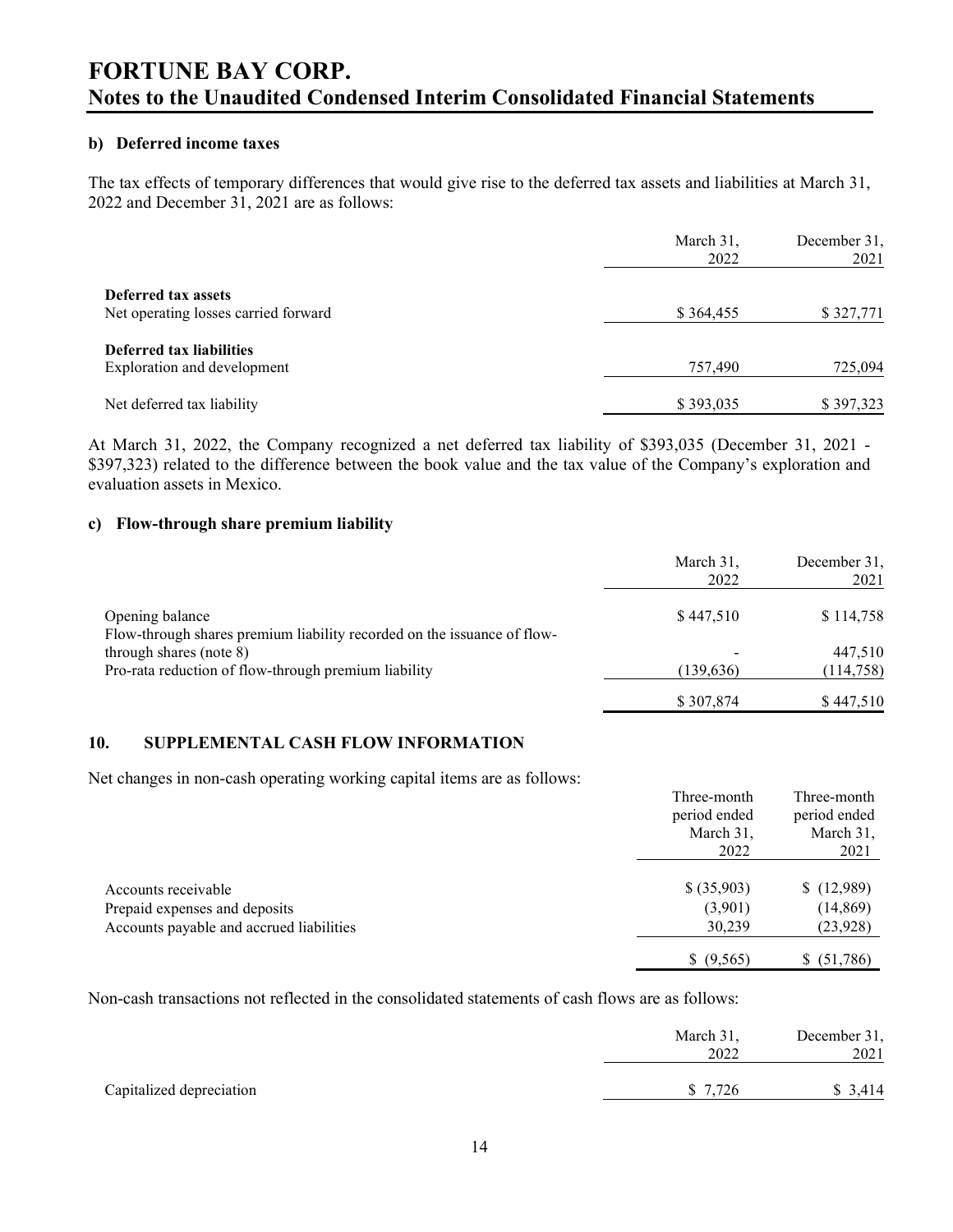## 11. RELATED PARTY TRANSACTIONS

Amounts payable to officers, directors and companies owned thereby were \$42,829 as at March 31, 2022 (December 31, 2021 – \$36,687). During the three-month period ended March 31, 2022, the Company incurred costs for controller services from a company that a director and officer of the Company has ownership interest in, Numus Financial Inc. ("Numus"), in the amount of \$3,000, incurred rent and office costs in the amount of \$11,948 and incurred social media program costs of \$17,779. During the year ended December 31, 2021, the Company incurred costs for controller services from Numus of \$12,000, incurred rent and office costs in the amount of \$42,498 and incurred social media program costs of \$10,400. As at March 31, 2022, the net amount payable by the Company to Numus was \$42,829 (December 31, 2021 – \$36,793).

During the year ended December 31, 2021, the Company completed a private placement financing and a flowthrough financing of 4,669,231 units and 4,972,338 flow-through shares for gross proceeds of \$6,863,700 (note 8). An officer of the Company subscribed for 30,770 units of the financing, and a director of the Company subscribed for 32,468 flow-through shares. In addition, finder's fees were paid to Numus Capital Corp. The finder's fees paid to Numus Capital Corp. consisted of \$43,750 cash, 53,486 common share purchase warrants valued at \$18,846 that are exercisable into 53,486 common shares of the Company at an exercise price of \$0.65 per share for a period of two years, and 11,364 common share purchase warrants valued at \$3,636 that are exercisable into 11,364 common shares of the Company at an exercise price of \$0.77 per share for a period of two years.

During the year ended December 31, 2021, 684,063 warrants were exercised by related parties at a weightedaverage exercise price of \$0.55 per share, for cash proceeds to the Company of \$376,125. The weighted-average share price on the dates of exercise was \$1.05. In addition, related parties exercised 250,000 stock options at an exercise price of \$0.40 per share, for gross proceeds to the Company of \$100,000. The share price on the date of exercise was \$0.75.

During the year ended December 31, 2021, the Company issued 1,640,000 stock options, of which 930,000 were issued to directors and officers. 230,000 of the options issued to directors and officers are exercisable at \$1.10 per share and vest over three years from the date of grant. 700,000 of the options issued to directors and officers are exercisable at \$0.70 per share and vest over three years from the date of grant.

During the year ended December 31, 2019, the Company entered into a loan agreement with a related company that is co-owned by a director and officer of the Company. Refer to note 7 for details of the loan terms and transactions. The loan was repaid in full during the year ended December 31, 2021.

## 12. FAIR VALUE OF FINANCIAL INSTRUMENTS AND RISK MANAGEMENT

#### a) Capital Management

The primary objective of managing the Company's capital is to ensure that there is sufficient available capital to support the long-term growth strategy of the Company in a way that optimizes the cost of capital and ensures the Company remains in sound financial position. The capital of the Company consists of items included in equity, net of cash, as follows:

|            |              | March 31, December 31, |
|------------|--------------|------------------------|
|            | 2022         | 2021                   |
|            |              |                        |
| Equity     | \$23,638,676 | \$23,752,576           |
| Less: cash | (5,071,135)  | (6,512,470)            |
|            | \$18,567,541 | \$17,240,106           |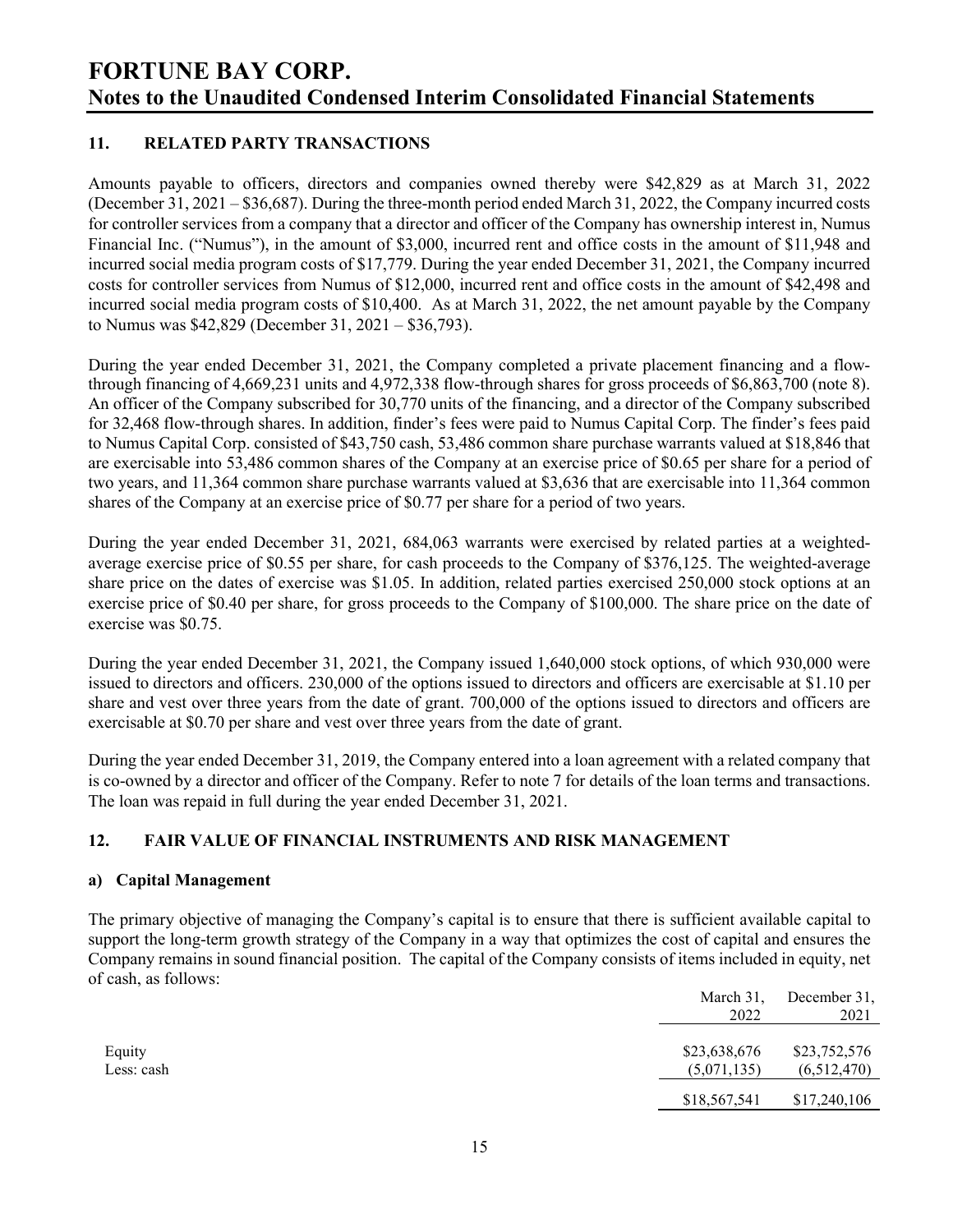The Company manages its capital structure and makes adjustments in light of changes in economic conditions. To maintain or adjust the capital structure, the Company may issue equity or debt instruments from time to time. No changes were made in the objectives, policies or processes for managing capital during the three-month period ended March 31, 2022.

### b) Fair Values of Financial Instruments

Fair value is defined as the price that would be received to sell an asset or paid to transfer a liability in an orderly transaction between market participants. The carrying amounts reported in the statement of financial position for cash and cash equivalents, accounts payable and accrued liabilities, and loans payable approximate fair values based on the immediate or short-term maturities of these financial instruments.

### c) Financial Risk Management Objectives

The Company examines the various financial instrument risks to which it is exposed and assesses the impact and likelihood of those risks. These risks may include market risk, credit risk, liquidity risk, and currency risk. Where material, these risks are reviewed and monitored.

### d) Market Risk

Gold prices are affected by various forces, including global supply and demand, interest rates, exchange rates, inflation or deflation and worldwide political and economic conditions. The ability of the Company to capitalize on its current exploration and evaluation assets is impacted by the market price of gold.

There has been no change to the Company's exposure to market risks or the manner in which these risks are managed and measured.

## e) Credit Risk

Credit risk on financial instruments arises from the potential for counterparties to default on their obligations to the Company.

The Company's maximum exposure to credit risk is represented by the carrying amount of the Company's cash and cash equivalents. Cash and cash equivalents are placed with high-credit quality financial institutions. There are no material financial assets that the Company considers to be past due.

At each reporting date, the Company assesses whether there has been an impairment of financial assets. The Company has not recorded an impairment on any financial assets during the period ended March 31, 2022 or the year ended December 31, 2021. During the period ended March 31, 2022 and the year ended December 31, 2021, the outbreak of the coronavirus ("COVID-19") has resulted in governments across the globe enacting emergency measures to reduce the spread of the virus. Equity markets have experienced significant volatility and uncertainty while governments and central banks have reacted with significant monetary and fiscal interventions designed to stabilize economic conditions. The duration and global impact of COVID-19 are unknown, as is the impact of the government and central bank interventions. It is not possible to reliably estimate the impact on the financial results and conditions of the Company in future periods however to date there has been no impact on the Company's credit risk.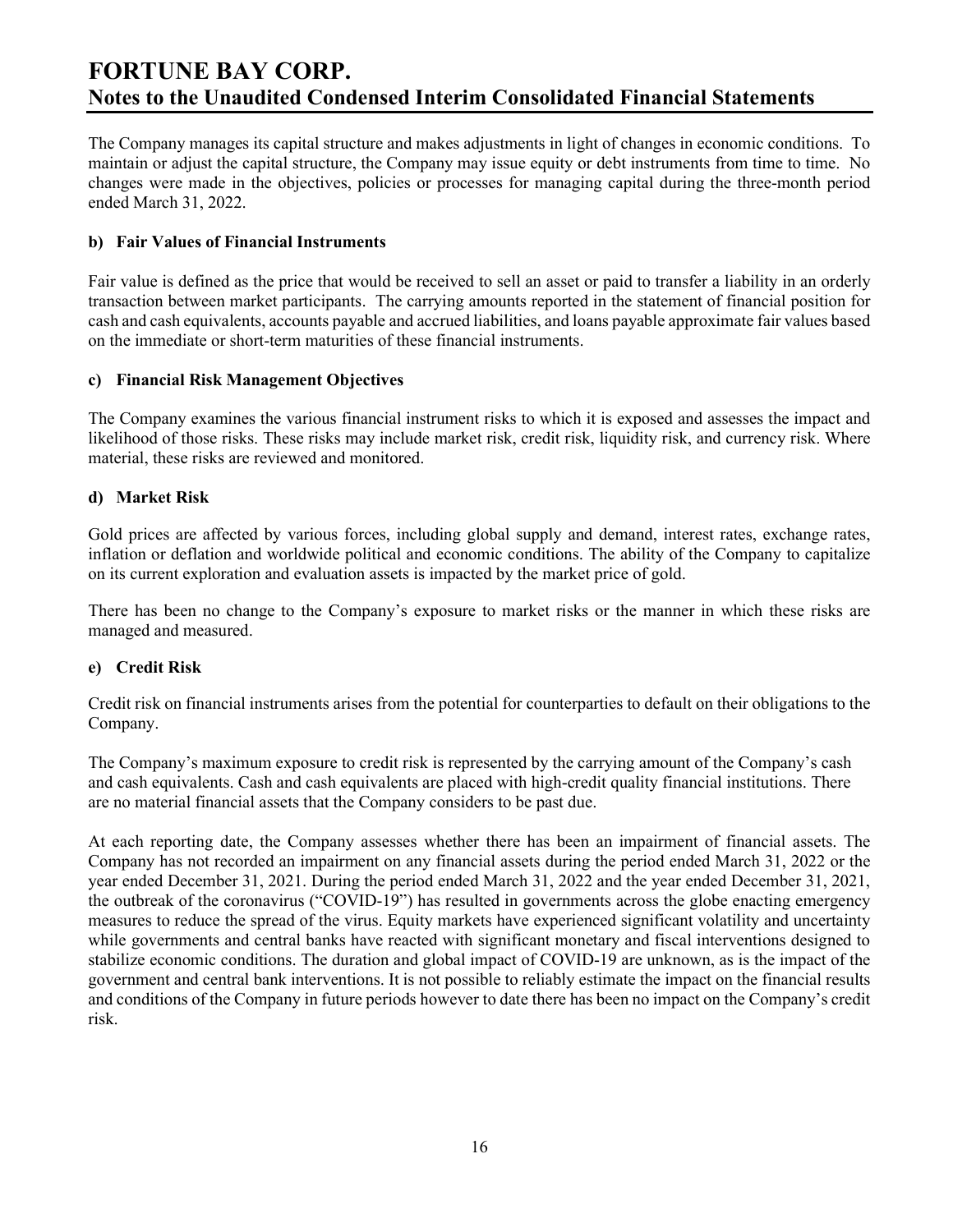# f) Liquidity Risk

Liquidity risk is the risk that the Company will not meet its financial obligations as they become due. The Company has a planning and budgeting process to monitor operating cash requirements, including amounts projected for capital expenditures, which are adjusted as input variables change. These variables include, but are not limited to, funding requirements of exploration and evaluation assets, general and administrative requirements of the Company and the availability of capital markets. As these variables change, liquidity risks may necessitate the need for the Company to issue equity or obtain debt financing. Refer to Note 1 for further details.

Accounts payables and accrued liabilities are paid in the normal course of business generally according to their terms.

In the normal course of business, the Company enters into contracts that give rise to commitments for future minimum payments. The following table summarizes the remaining contractual maturities of the Company's financial liabilities:

|                                          | Payments due by period as of March 31, 2022 |           |        |  |        |                        |                |           |
|------------------------------------------|---------------------------------------------|-----------|--------|--|--------|------------------------|----------------|-----------|
|                                          | Within 1 year                               | 2-3 years |        |  |        | 4-5 years Over 5 years |                | Total     |
| Accounts payable and accrued liabilities | \$497.239                                   |           | $\sim$ |  | $\sim$ |                        | $\blacksquare$ | \$497.239 |

### g) Currency Risk

The Company is exposed to currency risk on its United States dollar and Mexican peso cash and accounts payable and accrued liabilities in addition to certain of its operating costs. For the period ended March 31, 2022, changes in the exchange rate between the aforementioned currencies and the Canadian dollar would not have impacted the Company's net loss by a material amount as the balance of funds held, receivable or owing in these currencies was not material. The currency risk is minimal, therefore the Company does not hedge its currency risk.

#### h) Fair value measurements recognized in the consolidated statements of financial position

The Company has historically held certain financial assets and liabilities that are held at fair value. The fair value hierarchy establishes three levels to classify the inputs to valuation techniques used to measure fair value. Level 1 fair value measurements are those derived from quoted prices (unadjusted) in active markets for identical assets or liabilities. Level 2 fair value measurements are those derived from inputs other than quoted prices included within Level 1 that are observable for the asset or liability, either directly (that is, as prices) or indirectly (that is, derived from prices). Level 3 fair value measurements are those derived from valuation techniques that include inputs for the asset or liability that are not based on observable market data (that is, unobservable inputs).

No financial assets or financial liabilities were measured at fair value as at March 31, 2022 or December 31, 2021.

#### 13. SEGMENT INFORMATION

The Company has one operating and reportable segment, which is the acquisition, exploration and development of mineral interests. The geographical information regarding the assets is as follows:

|                                   | Canada        | Mexico      | Total        |  |
|-----------------------------------|---------------|-------------|--------------|--|
| <b>As at March 31, 2022</b>       |               |             |              |  |
| Property and equipment            | 259.455<br>S. | -           | 259.455      |  |
| Evaluation and exploration assets | 16,198,698    | 3,083,627   | 19,282,325   |  |
|                                   | \$16,458,153  | \$3,083,627 | \$19,541,780 |  |